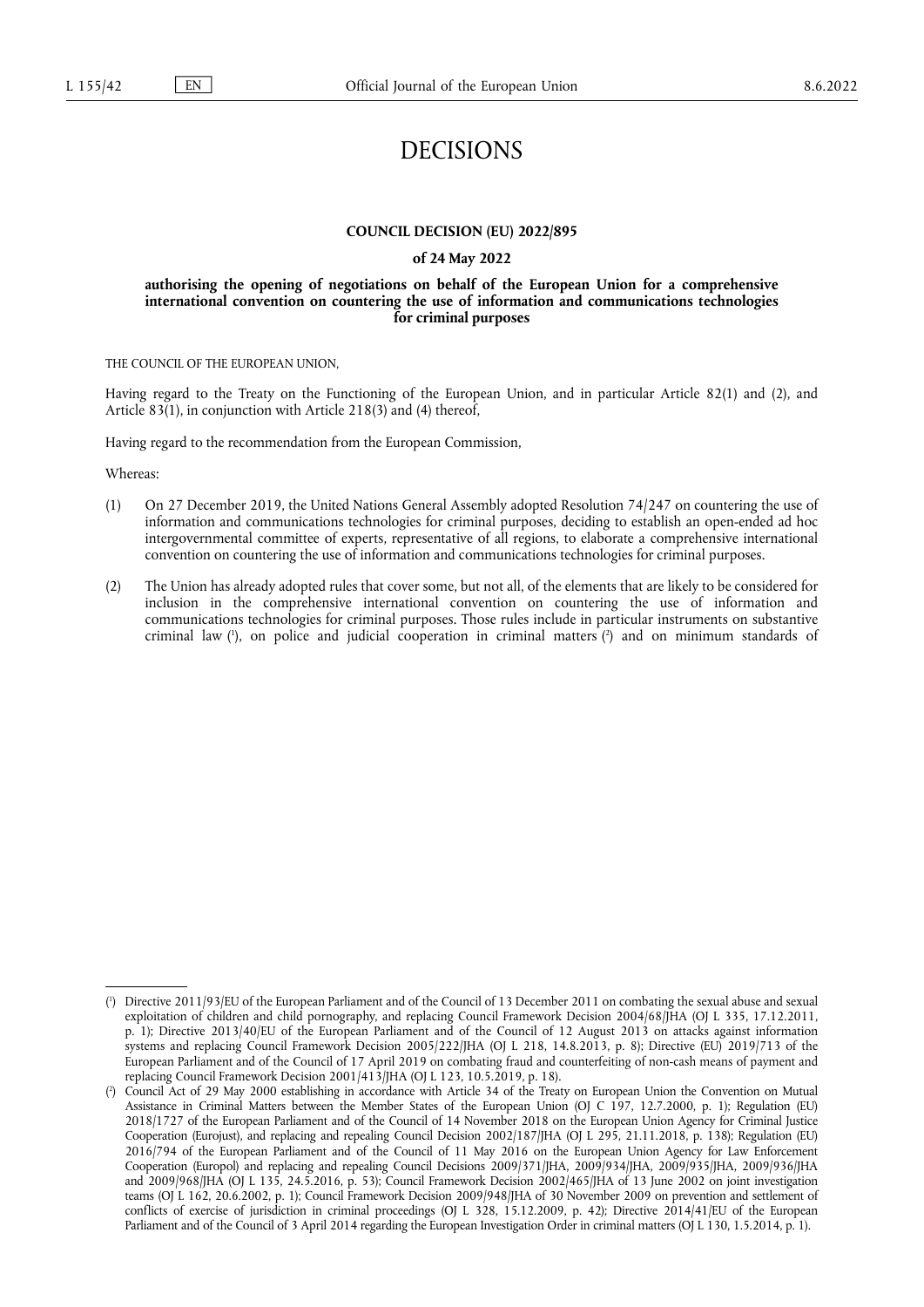<span id="page-1-2"></span>procedural rights [\(](#page-1-0) 3 ), as well as data protection and privacy safeguards ( 4 [\).](#page-1-1) In addition, as legislative proposals have already been made and discussed in additional associated domains, those proposals should also be taken into account to the extent that they aim to reinforce the effectiveness of the Union legal framework.

- (3) Therefore, a comprehensive international convention on countering the use of information and communications technologies for criminal purposes may affect certain Union rules or alter their scope.
- (4) In order to protect the integrity of Union law and to ensure that the rules of international law and Union law remain consistent, it is necessary that the Commission participate, alongside Member States, for matters falling within the Union competence, as defined by the Treaties, and in respect of which the Union has adopted rules, in the negotiations on a comprehensive international convention on countering the use of information and communications technologies for criminal purposes.
- (5) On 22 March 2021, the Council adopted conclusions on the EU cybersecurity strategy for the digital decade. Therein, the Council recalled that several aspects of the negotiations on a comprehensive international convention on countering the use of information and communications technologies for criminal purposes could relate to the Common Foreign and Security Policy, by stressing that it 'supports and promotes the Budapest Convention on Cybercrime and the ongoing work on the Second Additional Protocol to this Convention. Furthermore, it continues to engage in multilateral exchanges on cybercrime, including in processes related to the Council of Europe, the United Nations Office on Drugs and Crime (UNODC) and the Commission on Crime Prevention and Criminal Justice (CCPCJ), to ensure an enhanced international cooperation to counter cybercrime, including the exchange of best practices and technical knowledge and support for capacity building, while respecting, promoting and protecting human rights and fundamental freedoms'.
- (6) This Decision should be without prejudice to the division of competences between the Union and its Member States as defined by the Treaties, to the participation of Member States in the negotiations for a comprehensive international convention on countering the use of information and communications technologies for criminal purposes and to any subsequent decision to conclude, sign or ratify such a convention.
- (7) The negotiating directives set out in the addendum to this Decision are addressed to the Commission and may be revised and further developed if appropriate depending on the evolution of the negotiations.
- (8) In accordance with the principle of sincere cooperation, the Commission and the Member States should cooperate closely during the negotiation process, including through regular contacts with the Member States' experts and representatives in New York and Vienna.

<span id="page-1-0"></span>[<sup>\(</sup>](#page-1-2) 3 ) Directive 2010/64/EU of the European Parliament and of the Council of 20 October 2010 on the right to interpretation and translation in criminal proceedings (OJ L 280, 26.10.2010, p. 1); Directive 2012/13/EU of the European Parliament and of the Council of 22 May 2012 on the right to information in criminal proceedings (OJ L 142, 1.6.2012, p. 1); Directive 2013/48/EU of the European Parliament and of the Council of 22 October 2013 on the right of access to a lawyer in criminal proceedings and in European arrest warrant proceedings, and on the right to have a third party informed upon deprivation of liberty and to communicate with third persons and with consular authorities while deprived of liberty (OJ L 294, 6.11.2013, p. 1); Directive (EU) 2016/1919 of the European Parliament and of the Council of 26 October 2016 on legal aid for suspects and accused persons in criminal proceedings and for requested persons in European arrest warrant proceedings (OJ L 297, 4.11.2016, p. 1); Directive (EU) 2016/800 of the European Parliament and of the Council of 11 May 2016 on procedural safeguards for children who are suspects or accused persons in criminal proceedings (OJ L 132, 21.5.2016, p. 1); Directive (EU) 2016/343 of the European Parliament and of the Council of 9 March 2016 on the strengthening of certain aspects of the presumption of innocence and of the right to be present at the trial in criminal proceedings (OJ L 65, 11.3.2016, p. 1).

<span id="page-1-1"></span> $($ <sup>4</sup> ) Regulation (EU) 2016/679 of the European Parliament and of the Council of 27 April 2016 on the protection of natural persons with regard to the processing of personal data and on the free movement of such data, and repealing Directive 95/46/EC (General Data Protection Regulation) (OJ L 119, 4.5.2016, p. 1); Directive (EU) 2016/680 of the European Parliament and of the Council of 27 April 2016 on the protection of natural persons with regard to the processing of personal data by competent authorities for the purposes of the prevention, investigation, detection or prosecution of criminal offences or the execution of criminal penalties, and on the free movement of such data, and repealing Council Framework Decision 2008/977/JHA (OJ L 119, 4.5.2016, p. 89); Directive 2009/136/EC of the European Parliament and of the Council of 25 November 2009 amending Directive 2002/22/EC on universal service and users' rights relating to electronic communications networks and services, Directive 2002/58/EC concerning the processing of personal data and the protection of privacy in the electronic communications sector and Regulation (EC) No 2006/2004 on cooperation between national authorities responsible for the enforcement of consumer protection laws (OJ L 337, 18.12.2009, p. 11).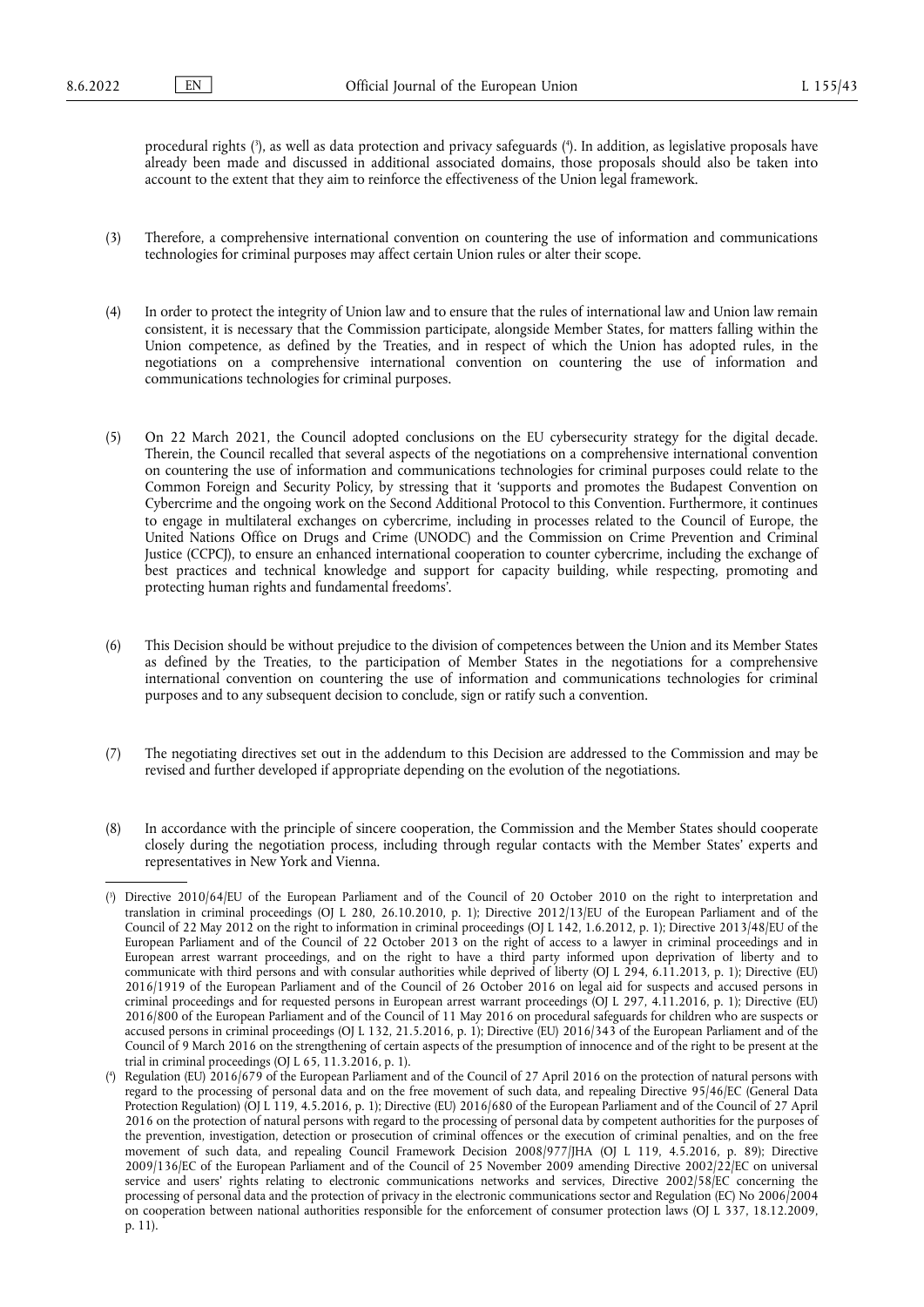- <span id="page-2-1"></span>(9) The European Data Protection Supervisor was consulted in accordance with Article 42(1) of Regulation (EU) 2018/1725 of the European Parliament and of the Council and delivered an opinion on 18 May 2022 [\(](#page-2-0) 5 ).
- (10) In accordance with Articles 1 and 2 of Protocol No 21 on the position of the United Kingdom and Ireland in respect of the area of freedom, security and justice, annexed to the Treaty on European Union (TEU) and to the Treaty on the Functioning of the European Union (TFEU), and without prejudice to Article 4 of that Protocol, Ireland is not taking part in the adoption of this Decision and is not bound by it or subject to its application.
- (11) In accordance with Articles 1 and 2 of Protocol No 22 on the position of Denmark, annexed to the TEU and to the TFEU, Denmark is not taking part in the adoption of this Decision and is not bound by it or subject to its application,

HAS ADOPTED THIS DECISION:

### *Article 1*

1. The Commission is hereby authorised to open negotiations, on behalf of the Union, as regards matters falling within the Union's competence, as defined by the Treaties, and in respect of which the Union has adopted rules, for a comprehensive international convention on countering the use of information and communications technologies for criminal purposes.

2. The negotiations shall be conducted on the basis of the negotiating directives of the Council set out in the addendum to this Decision which may be revised and further developed as appropriate depending on the evolution of the negotiations.

#### *Article 2*

The negotiations shall be conducted in consultation with the Working Party on Judicial Cooperation in Criminal Matters, which is hereby designated as the special committee within the meaning of Article 218(4) TFEU.

The Commission shall regularly report to the special committee referred to in the first subparagraph on the steps undertaken pursuant to this Decision and consult it on a regular basis.

Whenever so requested by the Council, the Commission shall report to it on the conduct and the outcome of the negotiations, including in writing.

To the extent that the subject matter of the negotiations falls within the competences of both the Union and its Member States, the Commission and the Member States shall cooperate closely during the negotiating process, with a view to ensuring unity in the international representation of the Union and its Member States.

#### *Article 3*

This Decision and its addendum shall be made public immediately after their adoption.

## *Article 4*

This Decision is addressed to the Commission.

<span id="page-2-0"></span>[<sup>\(</sup>](#page-2-1) 5 ) Opinion of 18 May 2022 (not yet published in the Official Journal).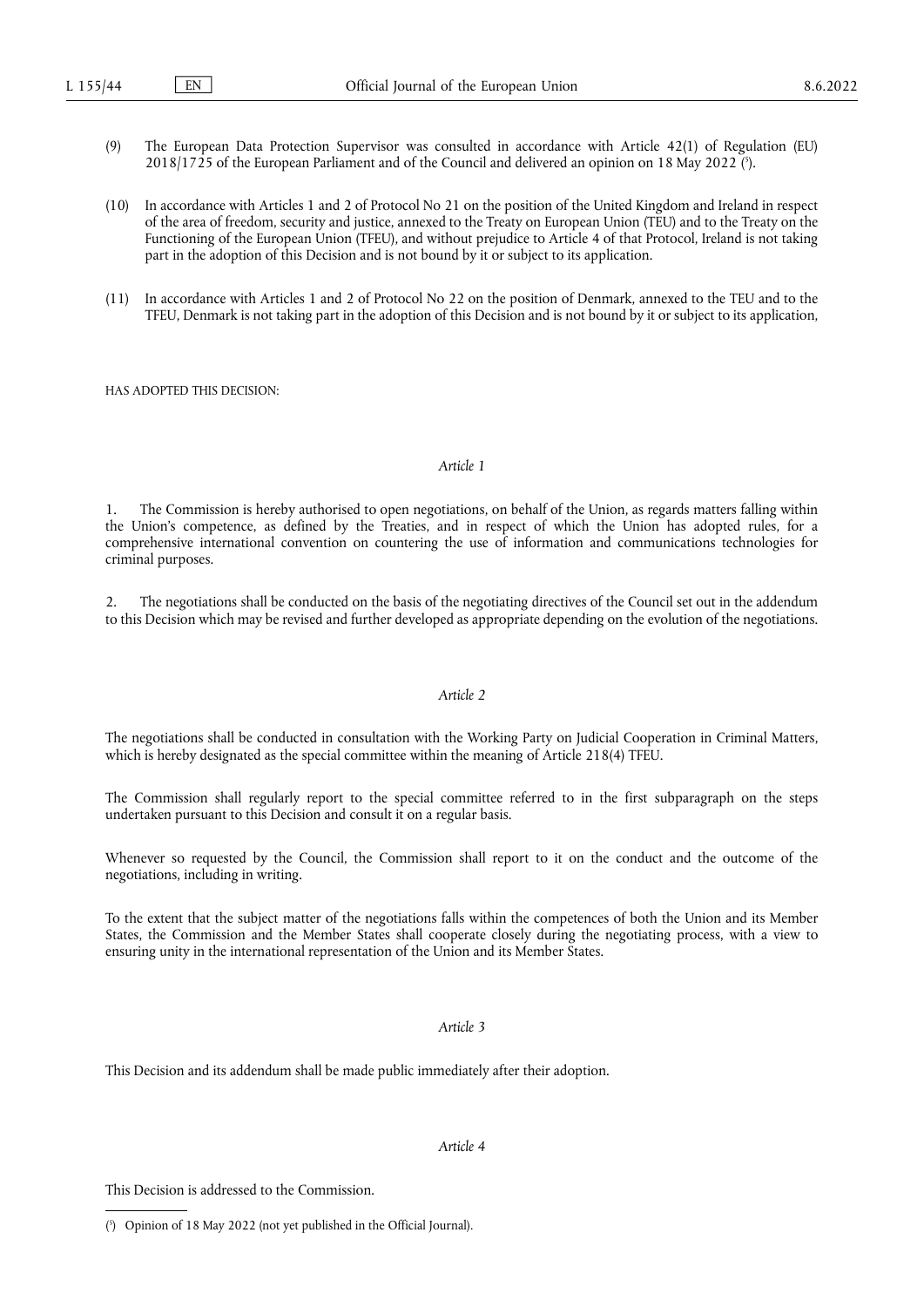Done at Brussels, 24 May 2022.

*For the Council The President* B. LE MAIRE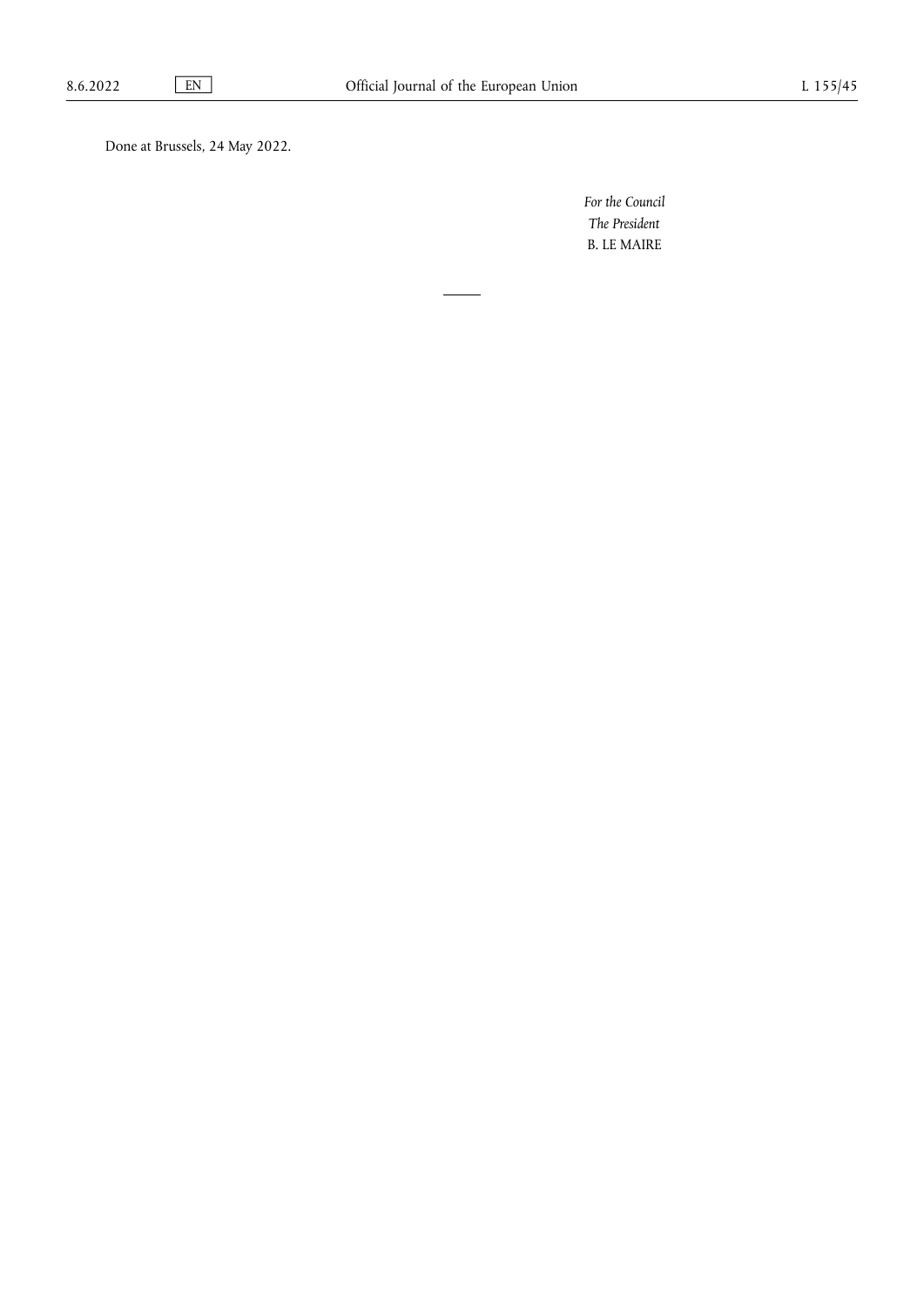#### *ADDENDUM*

#### **DIRECTIVES FOR THE NEGOTIATION OF A COMPREHENSIVE INTERNATIONAL CONVENTION ON COUNTERING THE USE OF INFORMATION AND COMMUNICATIONS TECHNOLOGIES FOR CRIMINAL PURPOSES**

Regarding the process of the negotiations, the Union should aim to achieve that:

- (1) The negotiation process is open, inclusive and transparent, and based on cooperation in good faith.
- (2) The negotiation process enables participation in a meaningful way of all relevant stakeholders, including representatives of civil society, the private sector, academia and non-governmental organisations.
- (3) Inputs received from all the United Nations Members are considered on an equal basis to ensure an inclusive process.
- (4) The negotiation process is based on an effective and realistic work programme.

Regarding the general objectives for the negotiations, the Union should aim to achieve that:

- (5) Whilst ensuring a high level of protection of human rights and fundamental freedoms, the Convention serves as an effective instrument for law enforcement and judicial authorities in the global fight against cybercrime, with the aim to promote and strengthen measures to prevent and combat cybercrime more efficiently and effectively, to also promote and facilitate international cooperation, to ensure a high level of protection of victims' rights, and to support capacity building and technical assistance in the fight against cybercrime.
- (6) The existing framework of tried-and-tested international and regional instruments and efforts as reflected in United Nations General Assembly Resolutions 74/247 and 75/282 is taken into full consideration. Accordingly, the Convention is compatible with existing international instruments, in particular the 2000 United Nations Convention against Transnational Organized Crime and its protocols, the 2003 United Nations Convention against Corruption, the 2001 Council of Europe Budapest Convention on Cybercrime and its protocols, but also other relevant international and regional instruments, in particular relating to the protection of human rights and fundamental freedoms. The Convention avoids any impact on their application or the further accession of any country to these existing instruments and, to the extent possible, avoid unnecessary duplication.
- (7) The work and outcomes of the open-ended intergovernmental Expert Group to Conduct a Comprehensive Study on Cybercrime as agreed by United Nations General Assembly Resolution 75/282 are taken into full consideration.
- (8) The provisions of the Convention achieve the highest possible protection of human rights and fundamental freedoms. EU Member States should be able to comply with international and EU law, including the fundamental rights, freedoms and general principles of EU law as enshrined in the European Union Treaties and the Charter of Fundamental Rights. The provisions of the Convention should also be compatible with the EU's and its Member States' international trade obligations.

Regarding the substance of the negotiations, the Union should aim to achieve that:

- (9) The Convention provides for definitions of offences that can only be committed using computer systems.
- (10) Provided that sufficient conditions and safeguards and an adequate protection of human rights and fundamental freedoms are guaranteed, as an exception to the principle set out in paragraphe 9, the Convention could provide for definitions of offences that can be committed without using computer systems but that can be enabled by the use of computer systems in certain circumstances, but only in cases where the involvement of computer systems substantially changes the characteristics or impact of the offences.
- (11) The offences are clearly and narrowly defined in a technology neutral manner. The definitions are compatible with those in other relevant international or regional conventions in particular in the area of cybercrime, and with international human rights standards and fundamental freedoms.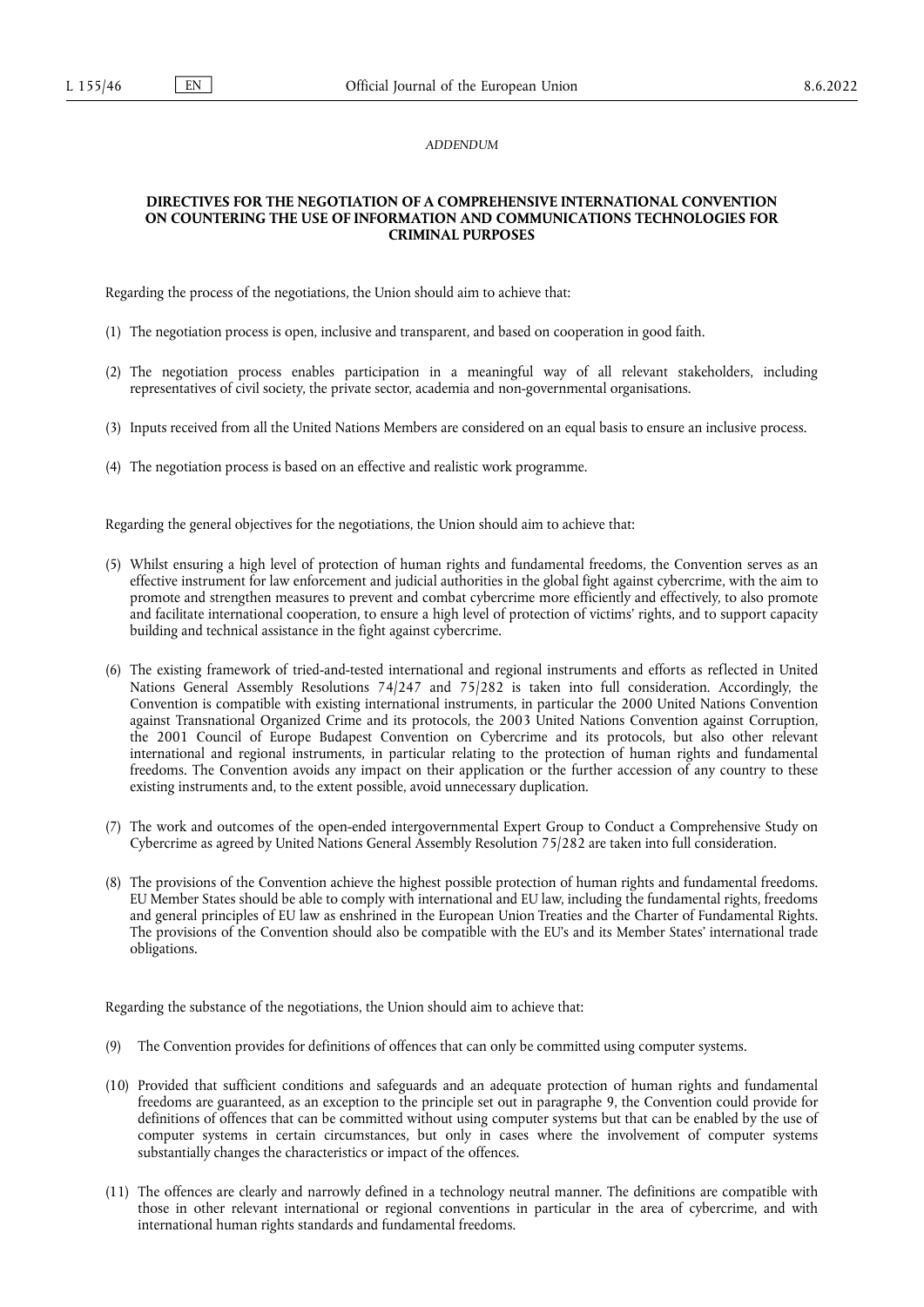- (12) The Convention provides for rules on aiding and abetting and, where appropriate, on the attempt of such offences, on the liability of both natural and legal persons for such offences, for rules on the establishment of jurisdiction over such offences, and on effective, proportionate and dissuasive sanctions and measures in relation to such offences that are compatible with other relevant international or regional conventions in particular in the area of organised crime or cybercrime, and with international human rights standards.
- (13) The Convention provides for procedural criminal measures that allow authorities to investigate cybercrimes effectively, which could, providing that sufficient safeguards are provided for, include measures to preserve or obtain electronic evidence of any criminal offence as part of a criminal investigation or proceeding and, where there is, in addition, a demonstrated need and added value, measures to freeze and confiscate proceeds of such crimes, taking due account of the proportionality, legality and necessity principles, the protection of the rights concerning the respect for privacy and the protection of personal data.
- (14) Those procedural criminal measures do not contradict other relevant international or regional conventions in particular in the area of organised crime or cybercrime, and are compatible with such conventions and with international human rights standards and fundamental freedoms.
- (15) Procedural measures to preserve or obtain electronic evidence contain a clear and narrow definition of the type of data covered. Procedural measures for cooperation with private sector entities ensure that the burden on such entities is proportionate and that private sector entities fully respect laws protecting human rights of their users. The Convention provides legal clarity for online service providers (e.g., Internet service providers) in their interactions with law enforcement authorities of the State Parties to the Convention. Procedural measures for the removal of illegal content only relate to illegal content that is sufficiently specific and narrowly defined in the Convention.
- (16) The Convention provides for cooperation measures that allow authorities in different States that are party to the instrument to cooperate effectively through mutual legal assistance, including by the establishment of contact points, for the purpose of criminal investigations or proceedings concerning offences defined in the instrument. It could also provide for such cooperation measures for the purpose of preserving or obtaining electronic evidence of any criminal offence as part of a criminal investigation or proceeding, provided that these measures are subject to sufficient conditions and safeguards under States' domestic law, which shall provide for the adequate protection of human rights and fundamental freedoms.
- (17) Those cooperation measures are compatible with other relevant international or regional conventions in particular in the area of organised crime or cybercrime, and do not contradict such conventions, international human rights standards and fundamental freedoms.
- (18) Cooperation measures are subject to the conditions provided for by the law of the requested Party and provide for broad grounds for refusal such as to ensure the protection of fundamental rights, including the right to the protection of personal data, including in the context of personal data transfers, and the existence of double criminality.
- (19) The Convention provides for strict conditions and strong safeguards to ensure that EU Member States can respect and protect fundamental rights, freedoms and general principles of EU law as enshrined in the European Union Treaties and the Charter of Fundamental Rights, including, in particular, the principles of proportionality, legality and necessity of criminal offences and penalties, procedural guarantees and rights, the right to effective judicial redress, the presumption of innocence, the right to a fair trial, and the rights of defence of persons subject to criminal proceedings, the right not be tried or punished twice in criminal proceedings for the same criminal offence, as well as the right to privacy, the right to the protection of personal data and of electronic communications data when such data is processed, including for transfers to authorities in countries outside the European Union, and the right to freedom of expression and information. The Convention ensures in particular that EU Member States are able to comply with requirements for the international transfers of personal data within the meaning of Directive (EU) 2016/680, Regulation (EU) 2016/679 and Directive 2002/58/EC. The conditions and safeguards also ensure the protection of human rights and fundamental freedoms in line with international human rights standards. This applies to the entire Convention, including procedural measures and cooperation measures, including those that may significantly interfere with individuals' rights.